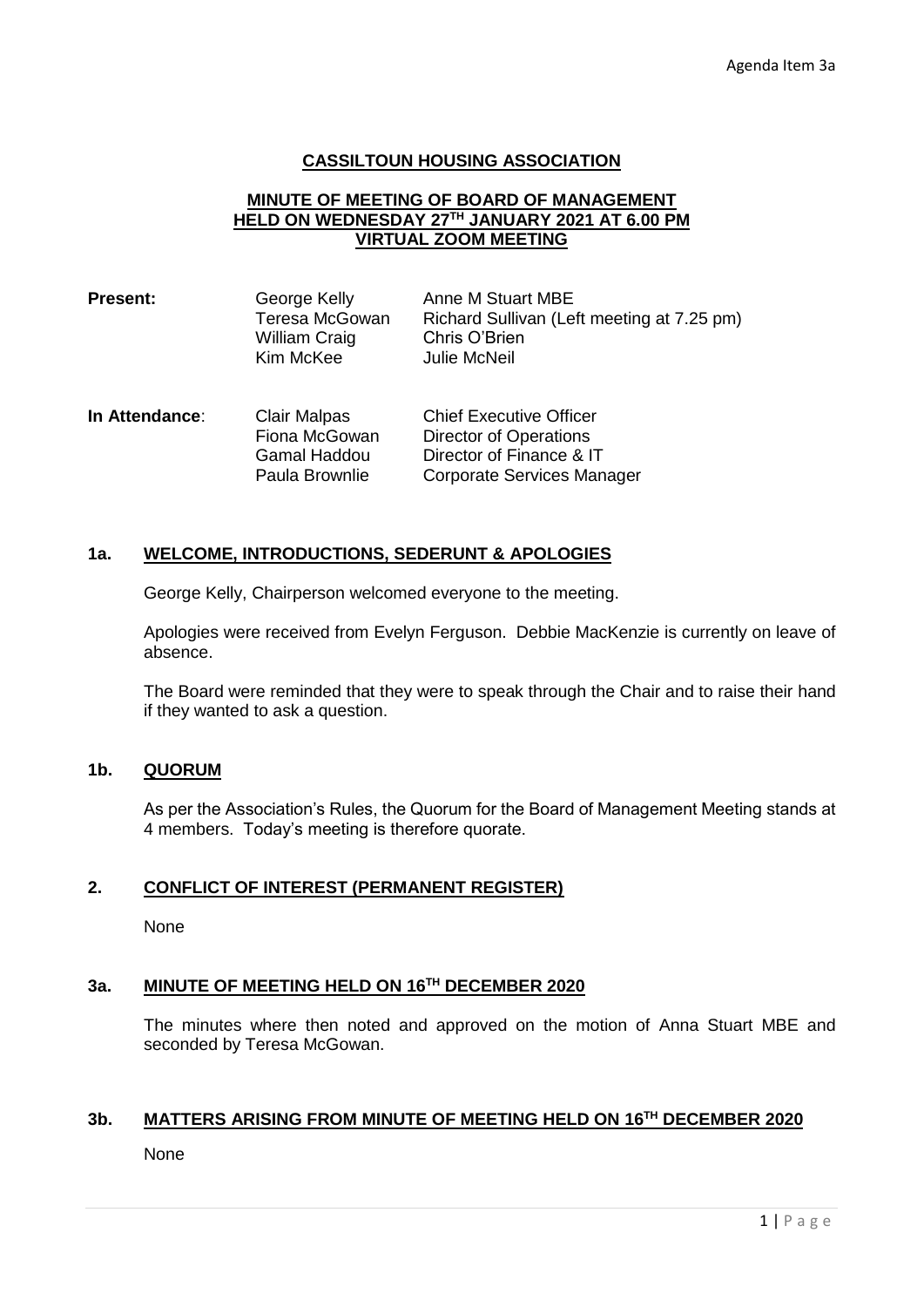### **3c. ACTION LIST FROM MINUTE OF MEETING HELD ON 16TH DECEMBER 2020**

Chief Executive Officer gave an update against the action list from meeting held on  $16<sup>th</sup>$ December 2020.

- Item 1 Dates have been set with the Board for workshops to take place on 28<sup>th</sup> January and 1<sup>st</sup> February 2021
- Item 2 Dates to be arranged and sent out to Board starting in April 2021
- Item 3 Completed
- Item 4 Completed
- Item 5 Completed
- Item 6 Completed
- Item 7 Completed
- Item 8 Vouchers were not purchased for volunteers. They were all issued with Wellbeing Packs

## **4. CHAIRS REPORT**

The Chair reported.

22<sup>nd</sup> December 2020: Attended Emergency Meeting with the Nursery Board re closure of nursery as per Scottish Government guidelines. Nursery will remain open for key worker and vulnerable children.

*14th January 2021:* Attended Regeneration Sub Committee. Actions and decisions are reported under agenda item 16.

**The Chair's report was noted.**

# **5. OPERATIONAL REPORTS**

The Director of Operations presented the above reports previously circulated with the agenda.

#### **5a. Operations Service Performance**

A few points to highlight are:-

**Arrears:** Arrears have been an issue this year due to COVID-19. Total arrears are currently sitting at £194,430.83. This is over £100k more than last year.

There is also an increase in 94 arrears cases that the team are currently pursuing.

**Voids:** Again, due to COVID-19, voids are taking longer to let due to the length of time it takes properties to come back.

**Newbuild:** All properties have been allocated.

**Advice Team:** The Team are very busy assisting clients. We have received funding for a freelance Welfare Rights Officer from now until the end of March 2021. The person has settled in well and is already making a difference to the workload of the team.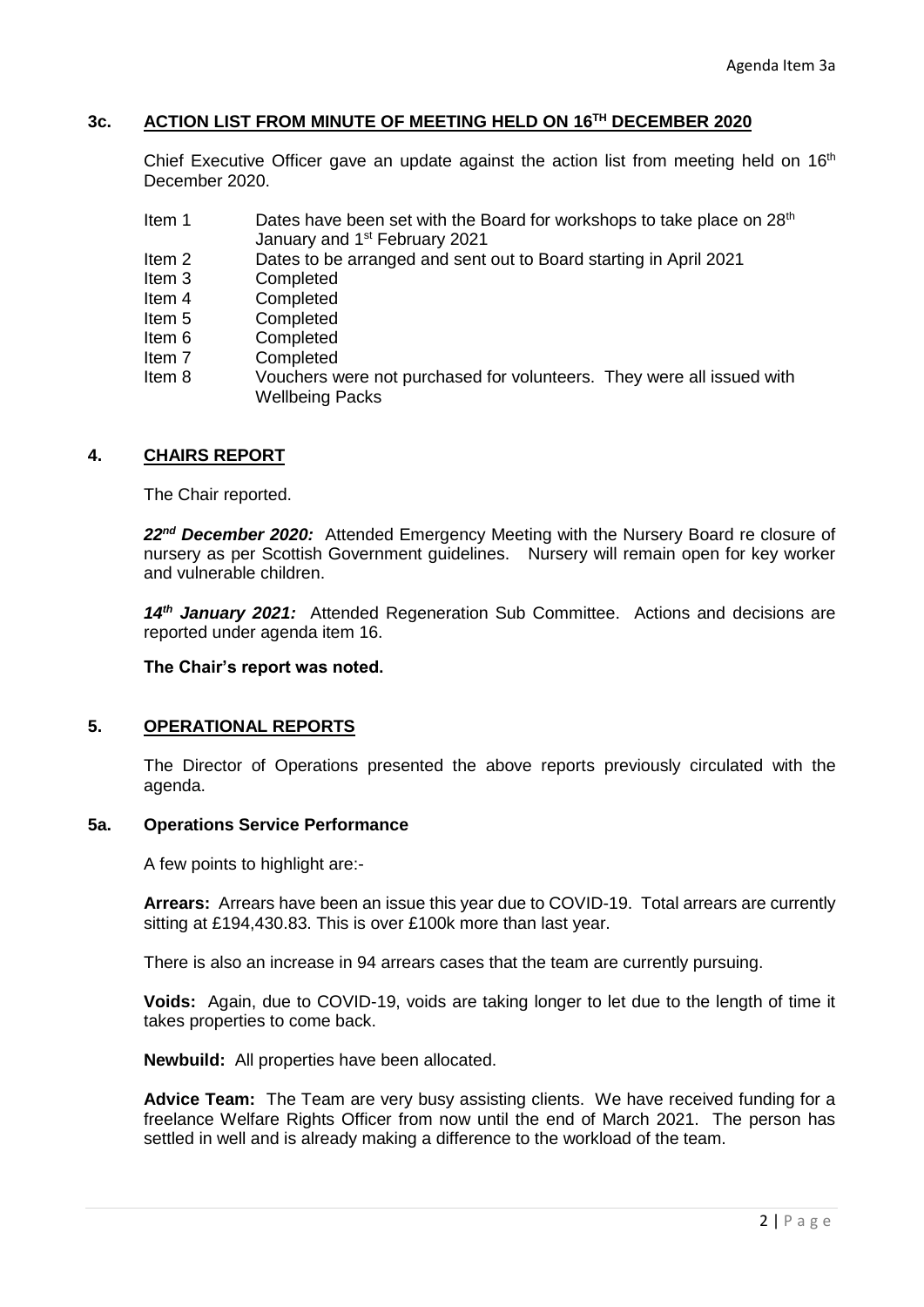Anna Stuart enquired of the issue with regards to Smart Meters. Director of Operations confirmed that at times we do not know who the provider is which we need to then investigate. Once this has been confirmed, the provider sends codes that do not work. This is an ongoing issue city wide. The Chief Executive reported that she attended the Resilience Group meeting yesterday and it was reported that the SFHA and GWSF are collating information across the sector on this issue. This has been an issue for years but with COVID the matter has escalated. The Scottish Government as part of the Resilience Group will feed back that this is a reason for the delay in voids getting processed.

Richard Sullivan enquired of the cost for the Freelance Welfare Rights Officer and what will happen after March 2021 when the funding ends. The Chief Executive confirmed that the Freelance Welfare Rights Officer is funded via a grant obtained from GWSF. The funding received was £12,500. However, we have applied for an uplift and are awaiting confirmation as to whether we have been successful. If we are successful we will extend this contract until the end of May 2021.

### **5b. Technical Service Performance**

**Major Repairs:** All major repair programmes have ceased due to the recent lockdown restrictions. Director of Operations will be looking at the budget for next year and will be looking to see if we can finish this year's major repairs programme as well as completing next years programme.

**Repairs:** As the Board are aware, the current lockdown restrictions have stipulated that we can only do Emergency Repairs. The Association has been receiving complaints from tenants regarding repairs not being carried out. The Association need to follow Scottish Government guidance and this is outwith our control.

**Factoring:** Arrears are reducing, now sitting at £37,178. 92 owners are in arrears.

**Voids**: Teresa McGowan enquired if tenants are not cleaning their properties before they leave. Director of Operations confirmed that some are but where there are abandonments this is not the case. However, the properties still need to be sanitised as per COVID-19 rules and as a result, the property takes longer to let.

# **5c. Equality and Diversity Information**

Director of Operations confirmed that there has not been much change in the statistics. There are no major trends to report. Richard Sullivan enquired if the information is updated monthly to reflect all our tenants. Director of Operations intimated that when reports are produced, the information is up to date. Richard Sullivan enquired if we have seen an increase in mental health problems over the last few months. Director of Operations confirmed that nothing has shown up, however with the increase in anti social complaints, we can see the effect COVID is having on tenants.

### **5d. Proposed appointment of contractors for Stair Cleaning and Environmental Maintenance Contracts 2021-2024**

As the Board are aware, the Stair Cleaning and Environmental Contracts 2021-2024 have been out to tender.

A robust procurement process was followed. The figures and quality have been checked by both Tom Aitkinson, Quantity Surveyor and Laura Edwards, Development Consultant.

Based on the tenders received, Board approval was sought to appoint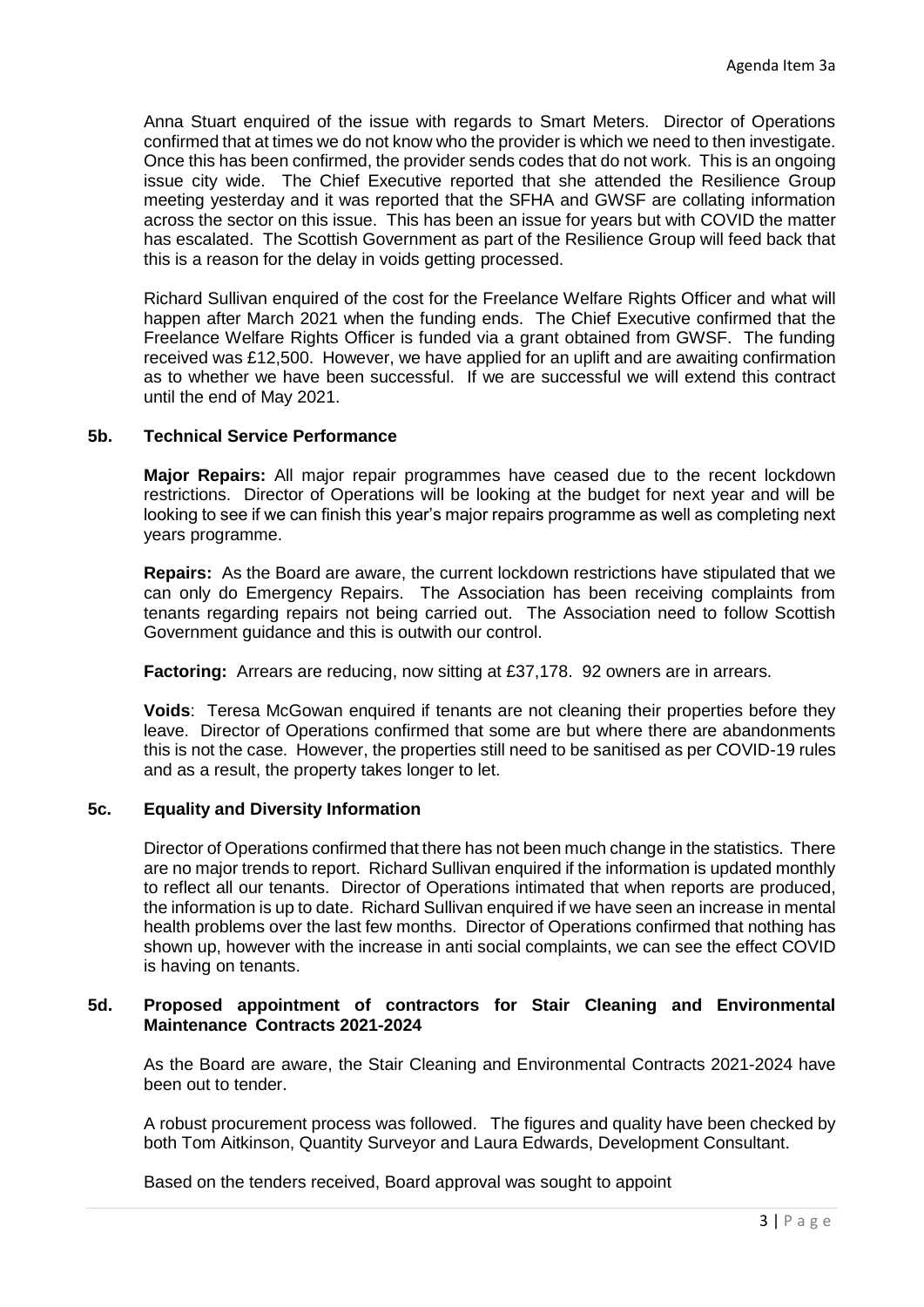CAS – Stair Cleaning Contract Ground Control – Environmental Maintenance Contract

Anna Stuart intimated that CAS had provided Stair Cleaning services to the Association before. Director of Operations confirmed that CAS had provided a great service to the Association in the past but informed the Board that CAS has been bought over by a new owner. The Association has carried out all due diligence checks and all is satisfactory.

Teresa McGowan enquired of Ground Control. Director of Operations confirmed that the Association had not worked with them before, however, all due diligence checks had been carried out.

Julie McNeil intimated that she had the same concerns regarding Ground Control as she had not heard of them before. Director of Operations confirmed that it is always a worry when taking on new contractors. However, all due diligence checks had been carried out.

Richard Sullivan enquired of the terms of quality and what do we look for. Director of Operations confirmed that the normal process followed to determine quality is by interviewing the contractor and asking them questions. However, due to COVID-19, contractors were asked to complete a written assessment. They were marked on their answers. The Chief Executive also confirmed that in normal times, we carry out on-site inspections of contractor's work.

Julie McNeil enquired of our plans for bringing Stair Cleaning and Environmental work inhouse. Chief Executive intimated that as the Board are aware, this has been put on hold due to COVID-19.

Director of Finance & IT confirmed that financial checks were carried out on both contractors. Ground Control are a large organisation whereas CAS is much smaller. Both companies passed a CreditSafe check.

#### *After discussion, the Board unanimously approved to appoint*

#### *CAS – Stair Cleaning Contract for 2021-24 Ground Control – Environmental Maintenance Contract for 2021-24*

#### **5e. Customer Services Assistant (Technical)**

As the Board are aware, approval was granted at the last Board Meeting to appoint a Customer Services Assistant (Technical) for a two-year fixed term contract. A copy of the job description and person specification was circulated for their information. Minor changes have been made with regards to qualifications since circulation to the Board.

# **5f. Recruitment Timetable – Customer Services Assistant (Technical)**

The Director of Operations presented the Recruitment Timetable for the post of Customer Services Assistant (Technical) and enquired if a Board Member would be available to sit on the interview panel. Anna Stuart and Richard Sullivan registered their interest. Director of Operations to pull a name from a hat to determine who would sit on the interview panel.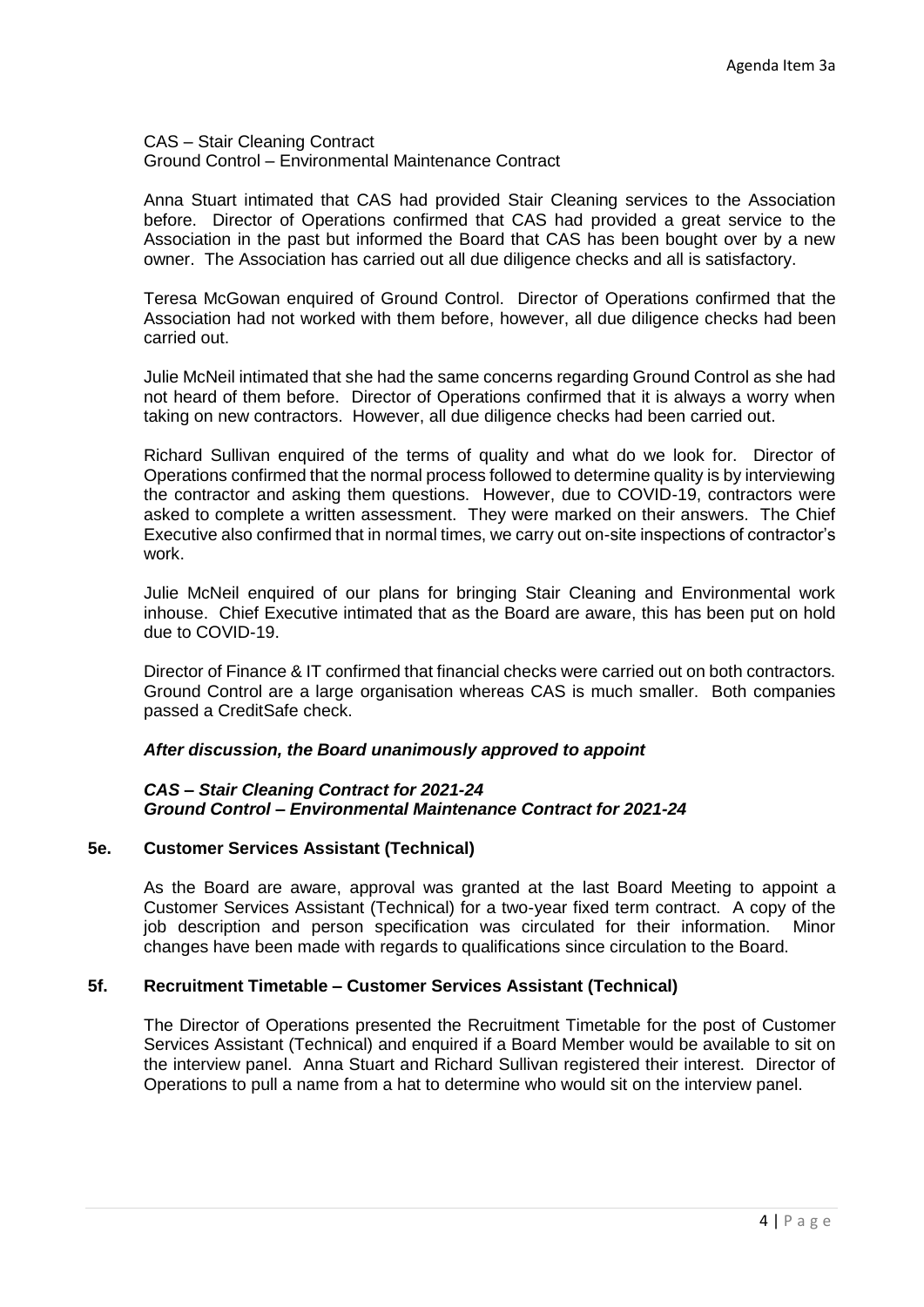### **5g. Factoring Policy**

The Director of Operations reported that the internal auditor highlighted during their audit that the arrears and credit write-offs were not contained within the policy and the lines of responsibilities for staff were also not included. A full review was carried out of the policy and took into account the recommendations from the Auditor.

Teresa McGowan enquired if there needs to be a change because of the reduced service from the Cleansing Department. Director of Operations reported that there does not need to be any changes to the policy but there will be changes to costs and procedures.

### *After discussion, the Board unanimously approved the Factoring Policy.*

#### **5h. Annual Letting Plan**

Director of Operations reported that as the Board are aware, we review the Annual Letting Plan annually.

The Plan highlights performance for 2019/20 and 2020/21 and our targets for 2021/22. The undernoted targets have not been set

Days to relet Void loss Offers refused

as we still need to have discussions on budgets for 2021/22 and the Operation Service Plan which the Board will have an input in setting Key Performance Indicators (KPIs).

Richard Sullivan enquired of allocations for section 5 referrals and that the figure 43% seemed quite high. Director of Operations confirmed that the figure for section 5 referrals stood at 24.47% and this was higher as the Association were assisting due to the pandemic.

#### **After discussion, the Board unanimously approved the Annual Letting Plan.**

Julie McNeil asked for her thanks to the passed onto the staff team and Amanda McDermott, Receptionist for all their hard work during this time.

Anna Stuart enquired if the letter from Kevin Stewart, Minister for Local Government, Housing and Planning letter could be sent out to all tenants informing them of what repairs we can carry out. *(Sentence redacted as contains sensitive information).* We have notified tenants of what services we can provide via social media.

# **6a. MANAGEMENT ACCOUNTS - DECEMBER 2020**

Director of Finance & IT presented the Management Accounts for December 2020. Once approved by the Board, they will be issued to our three banks.

Main issues to highlight:-

- Complexities because of a lot more grant income, 3 developments, changes
- COVID-19 implications and its impact
- Interest rates at a long term low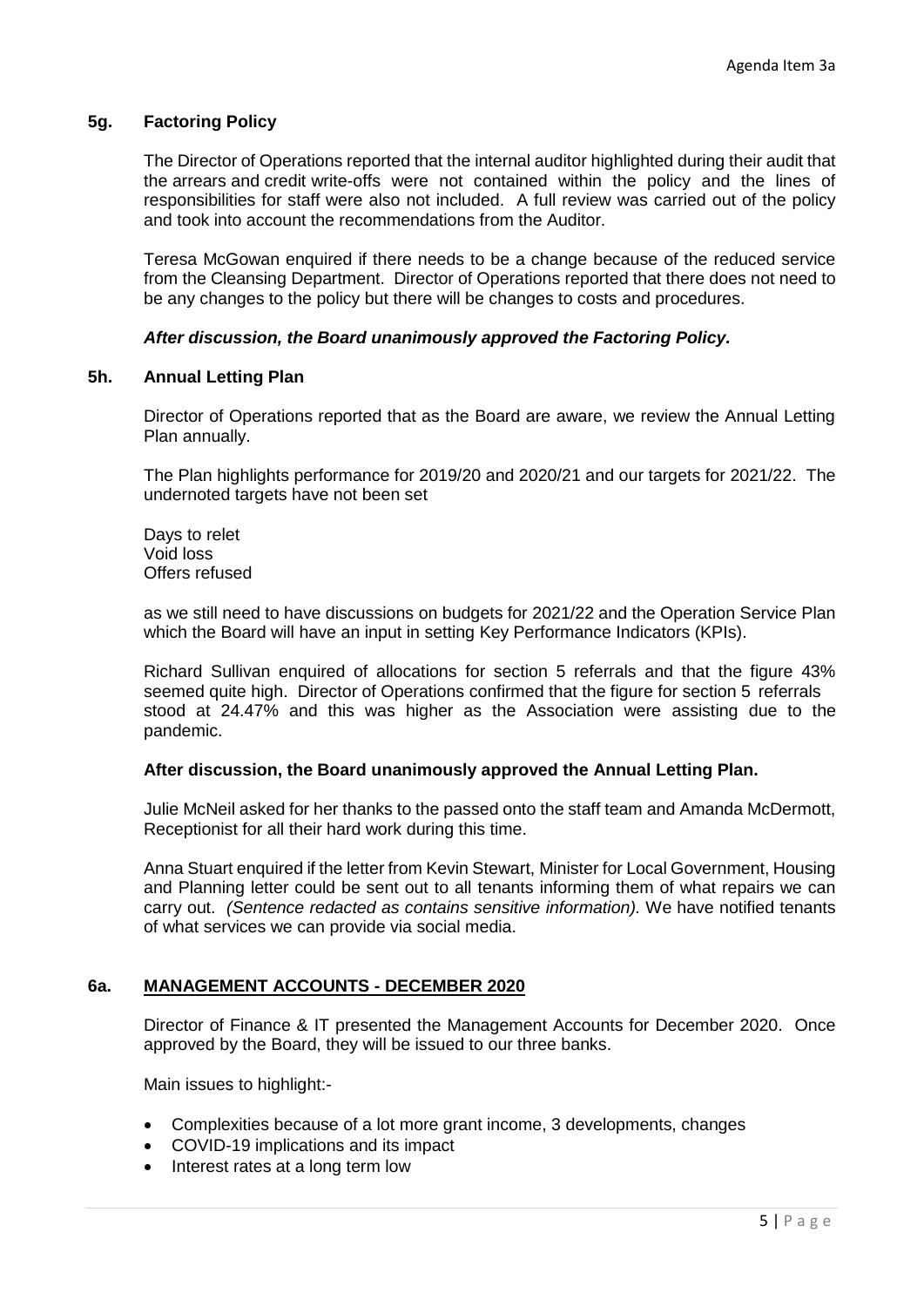• New borrowing started and major repairs now on hold

Reactive maintenance: all invoices have been received and we are up to date with our processing.

Our overall surplus stands at £602,000. Our budget surplus was expected at £406,000. This figure is due to having less reactive maintenance and major repairs being carried out.

Amortized HAG forecast predicts there will be £48k less value to show as we couldn't amortize this until the Barlia properties were completed. This matter is less important as it is not cash based.

Grants and other income are much higher than the budget - digital participation equipment, staffing, community activities and £37k furlough grant for nine members of staff. The grant for the cycle shed has been removed and treated as a creditor since the equipment will not be purchased this year.

Major repairs have ceased as previously reported. A £200k invoice will be processed in January and beyond that there will be very little to pay out. The forecast has been changed to reflect this.

Reactive maintenance is sitting below the budget level.

CAF borrowing – our first drawdown of £1m took place in December 2020.

Nationwide – one of our loan balances of £300,000 came off the fixed rate and goes onto the variable rate. This will save us around nine times the amount of interest to be paid.

HAG for Castlemilk Drive – we have increased the allocation this year as we know that DRS have promised us in excess of £3.3m.

Over the three development sites we have incurred a spend of £2.6m. Crudens extension of time claim came in at £54,000.

Arrears have increased and will increase further for the March 2021 year end.

Our new rent collection system went live in November and direct debits in December. Next Monday we will go live with post office payments.

The nursery subsidiary loan has been paid in full - £60k.

KPIs and Covenants have all been achieved.

#### *After discussion, the Board unanimously approved the Management Accounts for December 2020.*

#### **6b. SUBSIDIARY MANAGEMENT ACCOUNTS**

The Director of Finance & IT intimated that the Subsidiary Management Accounts had been circulated to the Board for their information.

The Board noted the subsidiary Management Accounts.

# **6c. ANNUAL TREASURY REVIEW**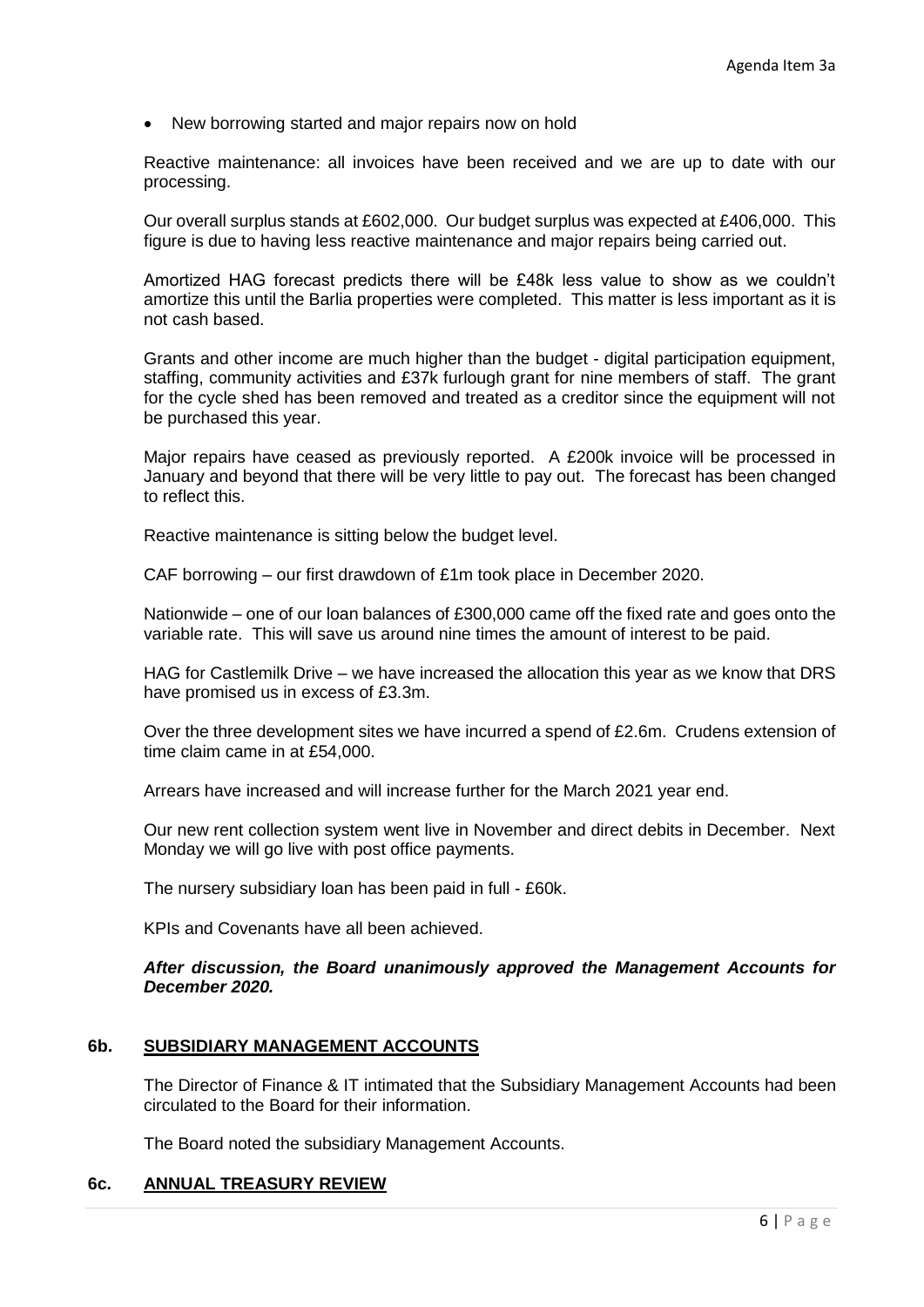Director of Finance & IT presented the Annual Treasury Review report which had been previously circulated with the agenda.

It is considered good practice by the Scottish Housing Regulator to undertake a review of treasury operations at least annually and report this back to the Board.

The Association signed a loan facility with CAF Bank *(redacted as contains commercially sensitive information).* in October 2018 for the Barlia and Castlemilk Drive developments with the first drawdown delayed from May 2020 to December 2020 due to the impact of Covid-19 and the late completion. *(redacted as contains sensitive information).*

The impact of the December CAF drawdown is very limited for the purposes of this report as it only occurred on 14 December and no interest will show until 19 January 2021.

One of the fixed interest rate tranches for Nationwide expired on 1 December and the Association can now benefit from a 9 times decrease in the interest rate. *(Redacted as contains sensitive information).* This change helps us take a small step towards the treasury policy goal of 30% fixed and 70% variable basis. Once the CAF loan is fully drawn then the policy goal will be met.

The current variable rates remain exceptionally very low and imply that the certainty of having fixed other loans is costing £164k higher interest this year (last year £115k). Therefore, to realise the benefits of having the fixed loans the variable interest rate needs to be above 6%.

The fixed rates and consequential higher interest charge has a negative effect on maintaining one of the covenants, namely interest cover. The 2019 business plan agreed with Paul McNeill has the major repairs spend annual profile restricted to £1.5 million the following six years. The plan had expected £1.3m to be invested this year whereas actual investment will be about £0.5m and hence the covenants do not allow this underspend to be automatically rolled over without affecting planned work for 2021/22.

# *The Board noted and unanimously approved the Annual Treasury Review Report.*

# **7. PROPOSED RENT INCREASE 2021-22**

The Director of Finance & IT presented the above report previously circulated with the agenda.

As the Board are aware, the Association should review its income level and budget setting each year which will cover all areas of operations. The formal budget will be presented to the Board for approval at their meeting on  $24<sup>th</sup>$  March 2021.

To help provide a framework an indicative budget as well as the business plan, extracts of which were circulated to the Board as part of this report. It is a requirement to give a minimum of 4 weeks notice to tenants of any new rent.

The Association needs to take into account the financial environment as well as initiatives and ideas from the government and our stakeholders when reviewing the rent increase. Average bank interest rates are even lower than a year ago and are expected to stay low for the next few years. RPI is quite lower than last year and the latest measure was published on 20th January 2021 (0.9%). The Association's current spending on management costs is 2% lower than a year ago and reactive maintenance 43% lower. COVID has thrown the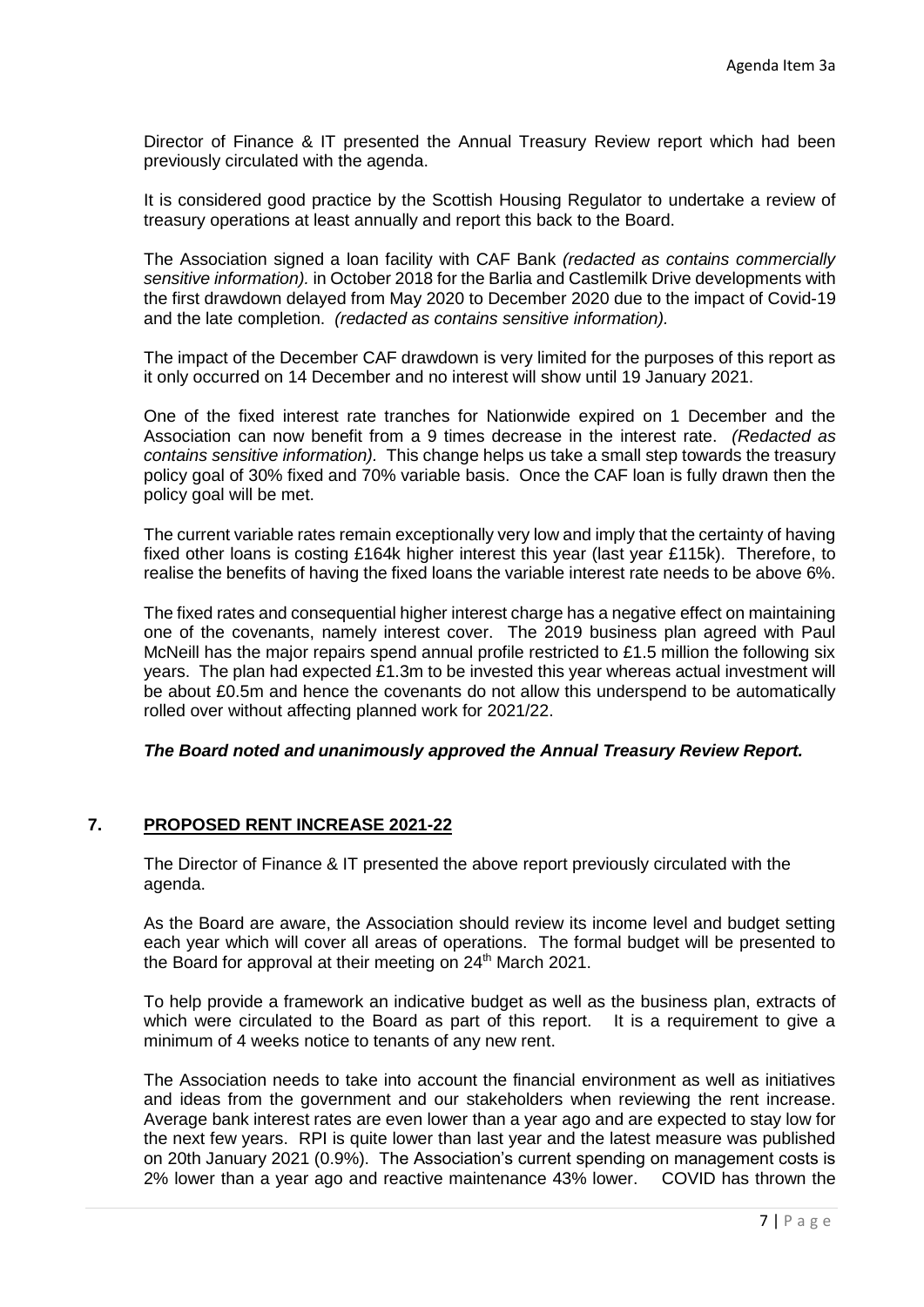present year into an unusual position of the materially lower spending on repairs and maintenance. The national minimum living wage (national wage) is increasing for adults by 2.2% in April 2021 although other people's salaries throughout the UK are generally increasing by much lower. The UK average cost of living increase is 1.9%.

The rent increase consultation was similar to last year using an external firm to obtain a random sample of at least 100 replies, as well as from our newsletter article and emails sent in.

The options were 1.6% and 2.5%. Respondents were also able to suggested other rates for rent increases.

There were 17 responses received directly by the Association and 148 from the external survey carried out by Research Resource.

From the replies overall 125 people, said their rent was affordable with 4 people saying it was very difficult to afford. The remaining 19 people said that the rent is fairly difficult to afford. This outcome will be impacted by receiving full housing costs paid compared to those who receive no housing benefit help.

Of those who responded, 92 agreed a 1.6% increase and 28 agreed a 2.5% increase.

A recent poll of 44 other Housing Associations circulated by GWSF between November – December 2020, shows that most are looking to increase their rents between 0% - 2.0%.

#### *(Paragraph redacted as contains commercially sensitive information).*

Our proposal of 1.6% is the lowest rent increase in 10 years. If we compare the proposal with the business plan, both produce an accounting surplus, both have decreased cash in the bank but going below will have implications on our Business Plan and funding. Paul McNeil has highlighted in the past to the Board cash balances falling too low.

Kim McKee intimated that the benchmarking information was very helpful and reflects quite well with the options that we have put forward. Research Resource survey information was very valuable and if we are going to be using them on an annual basis. The Chief Executive intimated that we had used them last year but due to COVID we used them again. However, this is a Board decision as to whether we spend this money annually.

Chris O'Brien enquired if staff will be contacting the people who had responded regarding their comments to ascertain financial difficulties, repair issues etc. Director of Operations intimated that a lot of the responses that had came back through Research Resource are anonymous. If responses came straight to the Association, we would respond.

The Chief Executive intimated that when we inform tenants to let them know of the decision on the rent increase, we can ask them to come back to us with any issues in relation to financial difficulties, repairs etc.

Julie McNeil intimated that the report was very detailed and gave a lot of information and it gave the Board a lot of confidence when they are making a decision.

Director of Finance & IT highlighted an example of where we benchmark against other Housing Associations with respect to rents per week. These 2021/22 rents are based on what we believe their rents are going up by

3 apartment properties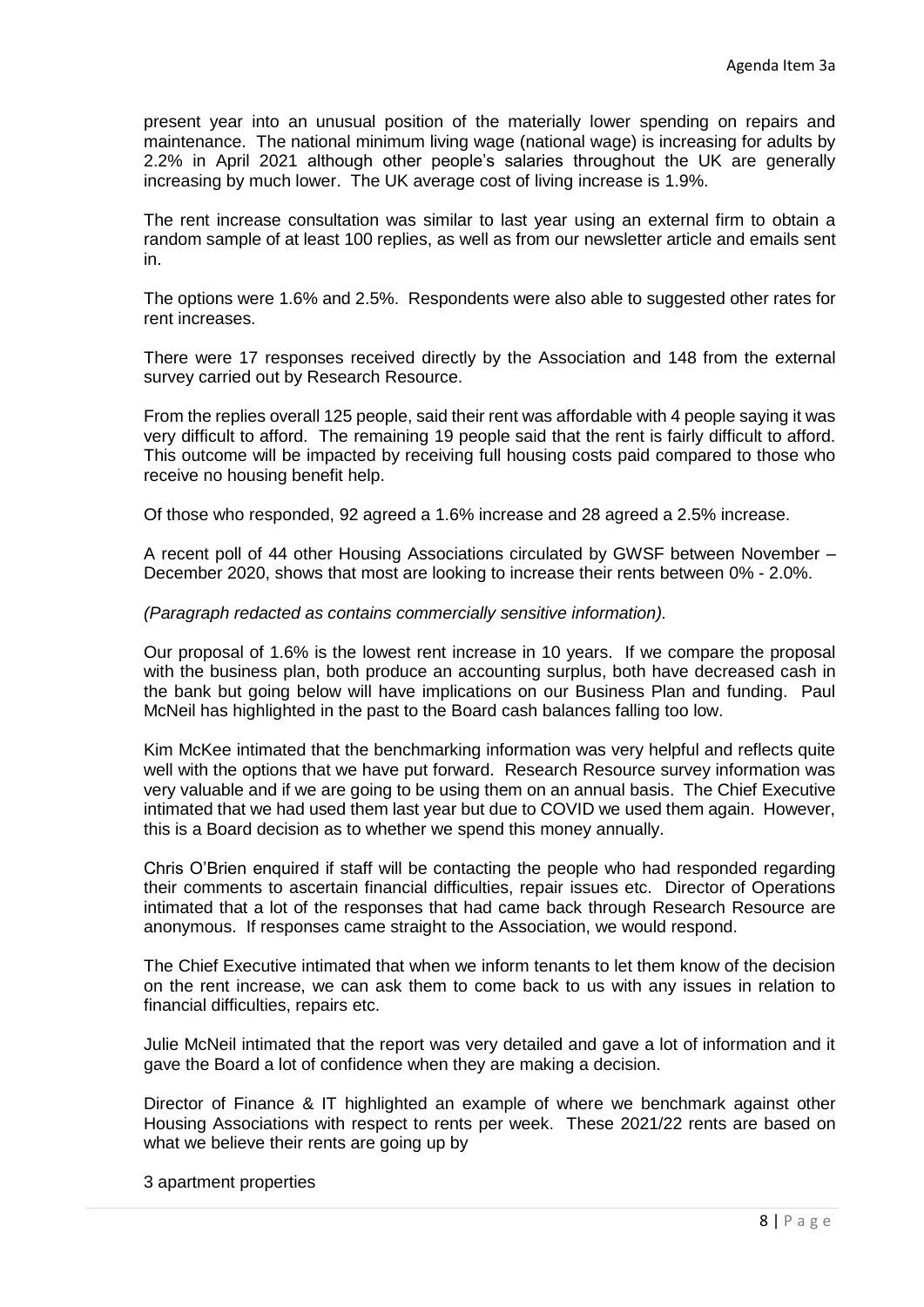|                  | Per week |
|------------------|----------|
| Craigdale        | £77.00   |
| Cassiltoun       | £81.04   |
| Ardenglen        | £81.14   |
| Scottish Average | £85.00   |
| GHA              | £88.00   |
| Northview        | £91.00   |

Cassiltoun benchmarks well against other organisations.

*(Redacted as contains sensitive information).*

Teresa McGowan intimated that reading between the lines a lot of tenants don't feel they are getting value for money. *(Redacted as contains sensitive information).*

The Chief Executive intimated that prior to COVID we aimed to have a Tenants Conference where these areas could be discussed.

Kim McKee intimated that a lot of housing research highlights that tenants dissatisfaction is normally in repairs. COVID will have had an impact on our services and repairs and what we can provide to tenants.

Julie McNeil stated that she thinks a lot of dissatisfaction comes from tenants in older properties and the lack of repairs being done.

# *After further discussions, the Board unanimously agreed on a 1.6% rent increase to tenants effective from 1st April 2021.*

# *It was also unanimously approved an increase of 1.6% to the Talbot Association for Buchanan Lodge effective from 1st April 2021.*

Teresa McGowan enquired if the 1.6% increase takes into account the additional costs for bulk upload charges. Director of Finance & IT intimated that this will be discussed when looking at the budget for 2021/22.

# **8. CORPORATE/HR REPORT**

Corporate Services Manager presented the above report previously circulated with the agenda.

Absence figure stands at 0.18% (Quarter 3)

Details of board attendance at training was reported. KPI of attending 4 training courses has been set. Julie McNeil enquired if this figure was per financial year or board term year. Corporate Services Manager confirmed that this would be the board term year, AGM – next AGM.

### *The Board noted and unanimously approved the contents of the Corporate/HR Report.*

# **9. COMPLAINTS REGISTER**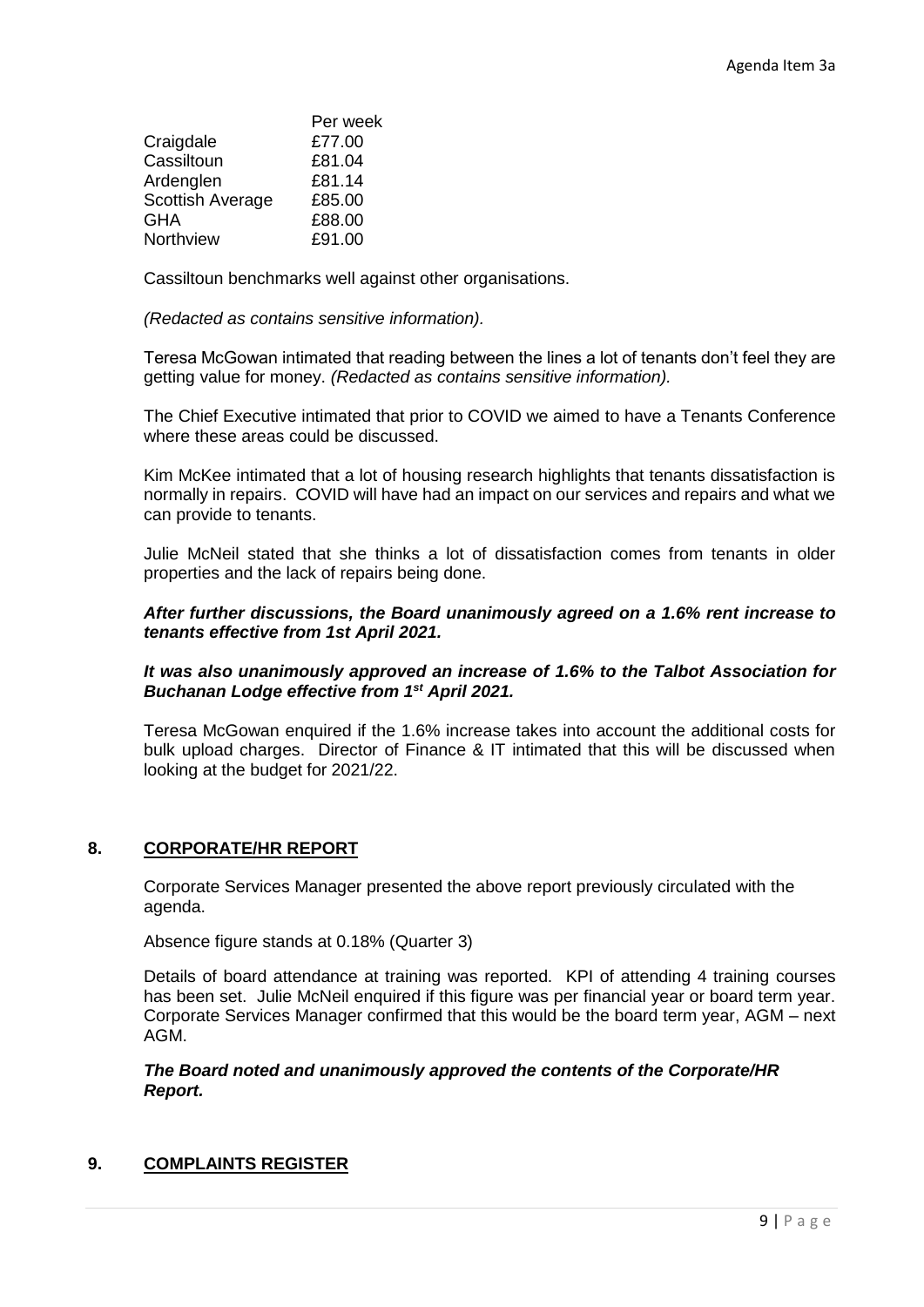Corporate Services Manager presented the above report previously circulated with the agenda. The complaints report detailed complaints received during  $1<sup>st</sup> October - 31<sup>st</sup>$ December 2020. There were 9 complaints received

- 8 1<sup>st</sup> Stage received
- $1 2<sup>nd</sup>$  Stage (progressed from 1<sup>st</sup> stage)
- $1 2<sup>nd</sup>$  Stage (progressed straight to  $2<sup>nd</sup>$  Stage)

### *The Board noted and unanimously approved the contents of the Complaints Report.*

### **10. GDPR/FOI**

#### **10a. Quarterly Return to Scottish Information Commissioner**

The Chief Executive informed the Board that we have received correspondence from the Commissioner regarding a complaint raised with them regarding the Association not providing the correct information as per a SAR/FOI request.

The Association had released all the information that we had on file. In liaison with our Data Protection Officer, a response was issued to the Commissioner.

The Commissioner has responded and confirmed that the matter had been concluded.

The Corporate Services Manager presented the Quarterly Return to the Commissioner previously circulated with the agenda.

*The Board noted and unanimously approved the contents of the quarterly return to the Scottish Information Commissioner.*

#### **11. CORRESPONDENCE**

**Letter of thanks:** Letter of thanks was received from the tenant (redacted as contains personal information) for receiving her new home

**Letter of thanks:** Letter of thanks was received from the Christmas Gift Bank for the donation of £150 donation

**SFHA Housing Now, Housing's Future:** Copy of programme to be circulated to the Board. If there are more than two members interested in attending, names will be drawn from a hat.

**Email of thanks from a tenant:** Thanking the Association for the voucher that she had received.

### **12. NEW MEMBERSHIP APPLICATIONS**

None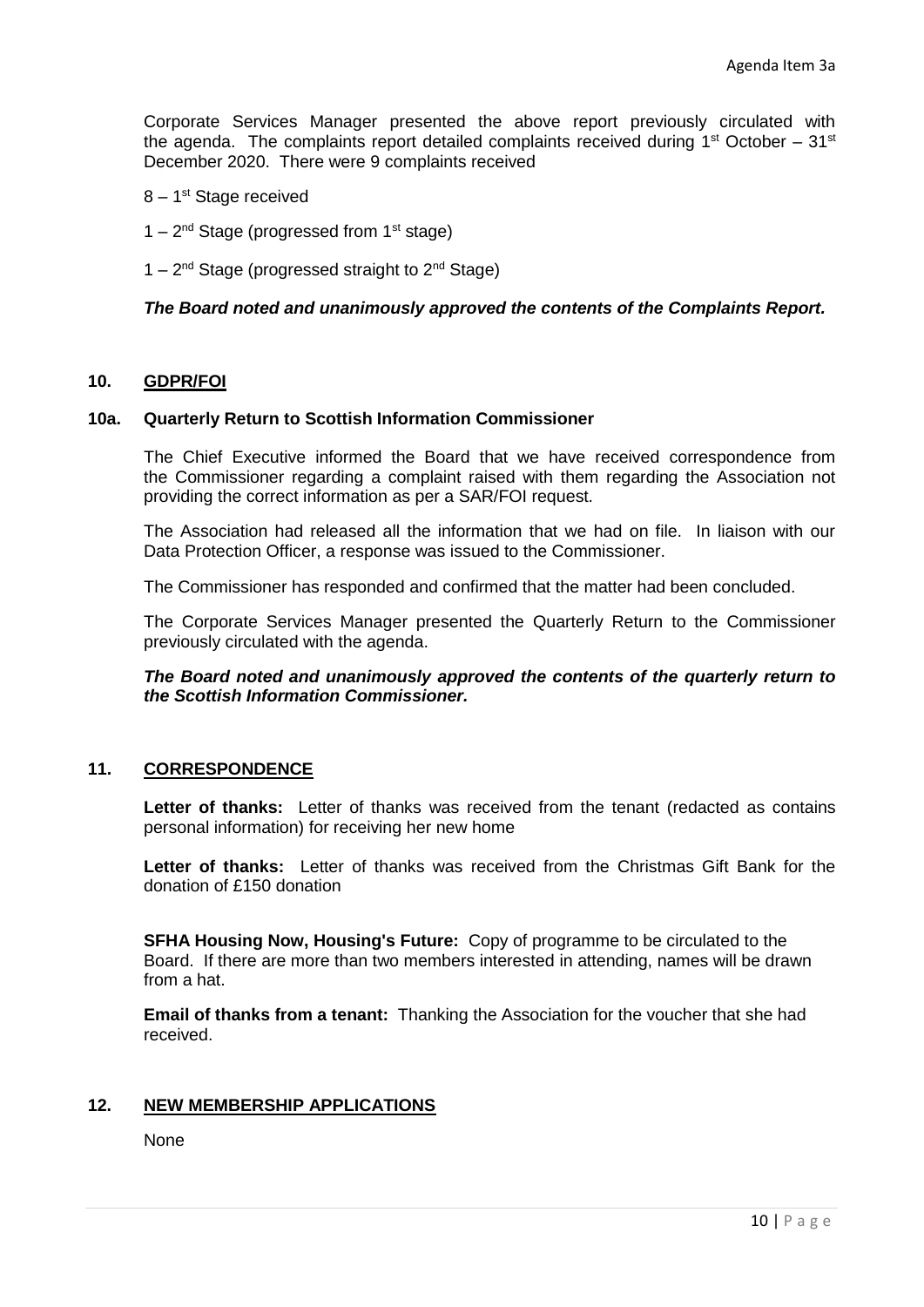## **13. USE OF SEAL**

None

# **14. ENTITLEMENTS, PAYMENTS & BENEFITS REGISTER**

None

# **15. NOTIFIABLE EVENTS**

The Chief Executive informed the Board that there is one notifiable event at present: -

1. Ongoing operational issues regarding COVID which the SHR have indicated that they would wish to remain live.

# **16. SUBSIDIARY & SUB-COMMITTEE DECISIONS & MINUTES MADE BETWEEN 17TH DECEMBER 2020 – 27TH JANUARY 2021**

# **Regeneration Sub Committee Meeting – 14th January 2021**

Homes by the Park Site - Delegated authority given to the Director of Operations to sign off on further design and specification developments prior to the Planning Application being made in late March 2021. Director of Finance to sign off the viability of the project.

Approval granted to progress to RIBA Stage 4 (Technical Design Stage) once planning application has been submitted.

Strategy and Development Funding Plan – Board retrospectively approved the funding bid for submission to Glasgow City Council

Approval to Delay the review of Handover of Completed Building Policy until April 2021.

#### **The Board noted the Subsidiary and Sub Committee decisions.**

#### **19.25 pm – Richard Sullivan left the meeting**

## **17. HEALTH & SAFETY/HWL**

**H&S:** COVID Risk Assessment has been reviewed as per recent Scottish Government guidance. It had been issued to all staff for comment and no concerns were raised.

*HWL*: Assessment against the HWL Gold Award has been delayed until April 2021. Staff have been set a challenge to walk during the month of February 2021. We will total the amount of miles walked collectively by staff members at the end of February 2021.

#### **18. AOCB**

**Change of Job Title:** Community Team Coordinator to Community Development Manager